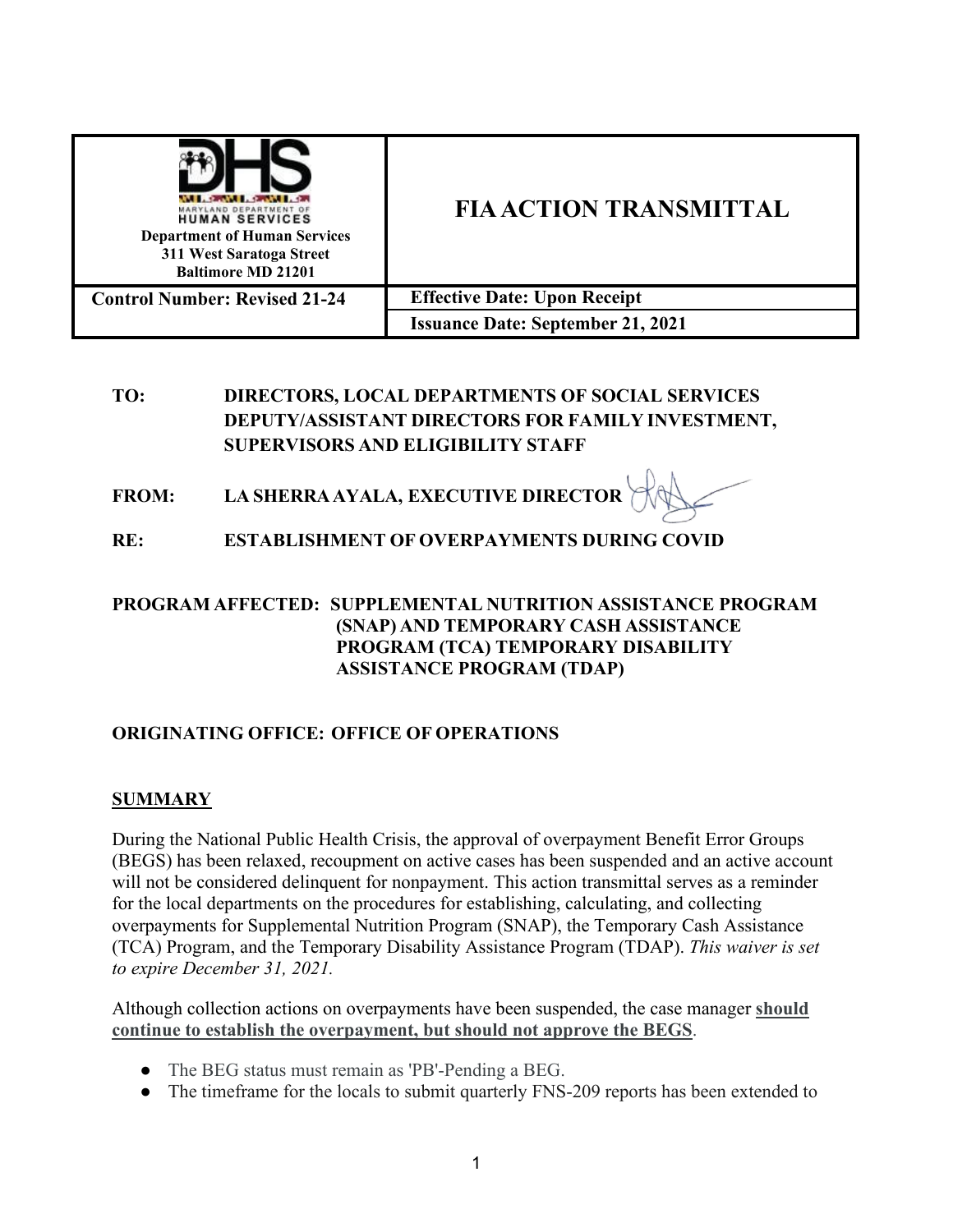the fourth quarter of FY2020. The locals must be caught up on activities during this extended period.

- The referral of claims to the Treasury Offset Program (TOP) and Central Collection Unit (CCU) was also suspended.
- Recoupment on fraud overpayments are also suspended.
- Recoupment may occur on TANF cases. Allow this to happen. Do not issue underpayments if this occurs.

## **REMINDER:**

The local department will establish a claim against any household that received more benefits than it was entitled to receive.

## **Who is responsible for repaying a claim:**

• Each person who was an adult member (age 18 or older) of a household when the overpayment or trafficking occurred, or a person connected to the household, such as an authorized representative, who actually traffics or otherwise causes an overpayment or trafficking.

## **When to establish an overpayment for SNAP & Cash Programs**:

- The Case Manager should not establish any Customer Error (CE) claim that is \$125 or less for any non-participating household unless the claim was already established, or the overpayment was discovered in a quality control review.
- The Case Manager should not establish any Agency Error (AE) claim that is \$300 or less for any non-participating household unless the claim was already established, or the overpayment was discovered in a quality control review.
- For fraud overpayments, the system will calculate the recoupment amount for active cases.

# **REQUIRED ACTION:**

Effective immediately, for the duration of the public health emergency, the Case Manager should:

- **● CARES:** Create a BEG in the event there is an overpayment, however, the BEG **should not be approved**. All BEGS should remain in a pending status (PB). If there is an existing BEG currently approved, take the following action:
	- Change the BEG status to AS-Appeal Status.
- **E&E system:** Go to the "HELP" tab and click on the how-to guides for the Claim Process WorkFlow and Claim Work Flow for the directions on how to properly code the E&E system.
	- Cases converted into E&E should be addressed in E&E.